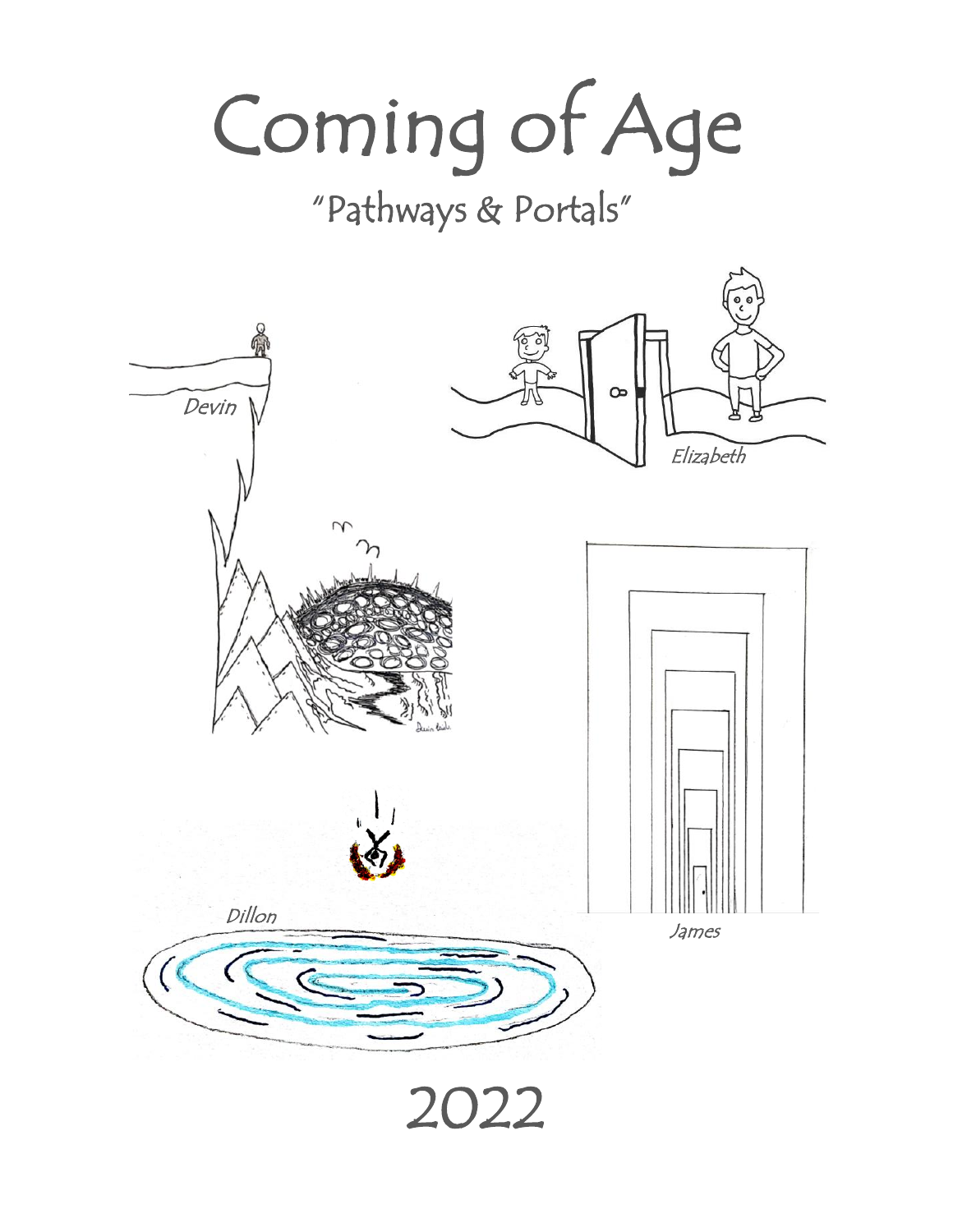**THE ORDER OF SERVICE** Sunday, May 22, 2022

# **Coming of Age A Journey and Celebration**

| Elizabeth Campbell, and Devin Leida                                                                                                                                                  | CELEBRATING OUR COMING OF AGE YOUTH: James Bramley, Dillon Denny-Brown,                                                                                                                        |                                      |
|--------------------------------------------------------------------------------------------------------------------------------------------------------------------------------------|------------------------------------------------------------------------------------------------------------------------------------------------------------------------------------------------|--------------------------------------|
|                                                                                                                                                                                      | LEADERS: Sarah Klockowski, Bob Doud, Mark Bailey, Cath VanPraagh, and Rev. Annie Gonzalez                                                                                                      |                                      |
| <b>SOUND OF THE BELL</b>                                                                                                                                                             |                                                                                                                                                                                                |                                      |
| <b>PRELUDE</b>                                                                                                                                                                       |                                                                                                                                                                                                | Steve Sussman - piano                |
| <b>CHALICE LIGHTING</b>                                                                                                                                                              | Each of the Coming of Age youth present their own chalice lighting words.                                                                                                                      | Coming of Age Youth                  |
| <b>OPENING HYMN</b>                                                                                                                                                                  | "Where Do We Come From"                                                                                                                                                                        | No. 1003                             |
| Where do we come from?<br>What are we?<br>Where are we going? $(x2)$                                                                                                                 |                                                                                                                                                                                                |                                      |
| Mystery, mystery, life is a riddle and a mystery $(x2)$                                                                                                                              |                                                                                                                                                                                                |                                      |
| Where do we come from? Where are we going? (repeated)                                                                                                                                |                                                                                                                                                                                                |                                      |
| <b>WELCOME AND ANNOUNCEMENTS</b>                                                                                                                                                     |                                                                                                                                                                                                | Devin Leida and Elizabeth Campbell   |
| <b>ABOUT COMING OF AGE</b>                                                                                                                                                           |                                                                                                                                                                                                | Bob Doud and Cath Van Praagh         |
| <b>UNISON AFFIRMATION</b>                                                                                                                                                            |                                                                                                                                                                                                | James Bramley                        |
| Love is the spirit of this church<br>And service is its law.<br>This is our great covenant:<br>To dwell together in peace,<br>To seek the truth in love,<br>And to help one another. | El amor es el Espíritu de esta Iglesia<br>Y el servicio es su ley.<br>Este es nuestro gran pacto:<br>Vivir juntos en paz,<br>buscar la verdad en el amor,<br>Y ayudarnos los unos a los otros. |                                      |
| <b>READING</b>                                                                                                                                                                       | "The Man in the Glass"<br>By Peter Dale Wimbrow                                                                                                                                                | Elizabeth Campbell                   |
| <b>CREDO STATEMENTS</b>                                                                                                                                                              |                                                                                                                                                                                                | James Bramley and Dillon Denny-Brown |
| <b>OFFERING</b>                                                                                                                                                                      |                                                                                                                                                                                                | Dillon Denny-Brown                   |
|                                                                                                                                                                                      | You can donate through the church's website, <b>www.uubedford.org/donate</b><br>To set up donation via text, send "give" and a dollar amount to (833) 781-7415.                                |                                      |

*First time donations will be sent a weblink to enter your name and billing information.*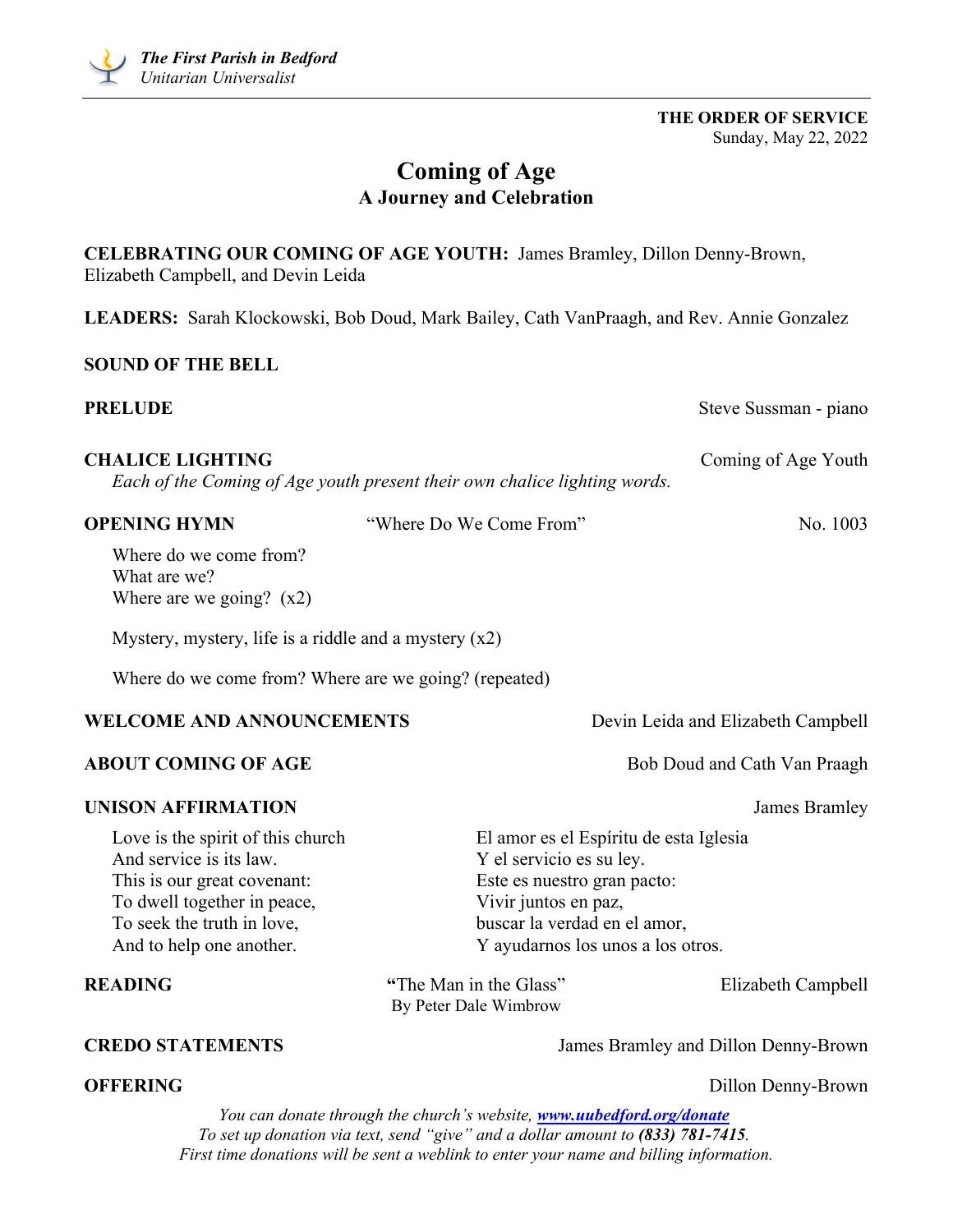from *My Neighbor Totoro*

**OFFERTORY** "The Path of the Wind" James Bramley – saxophone

**CREDO STATEMENTS** Elizabeth Campbell and Devin Leida

Charge to the Parents **Rev.** Annie Gonzalez

# **PROMISES AND COMMITMENTS**

*Parents' Response:* 

*Now, as ever, we give you our affection and support. We have loved you and been your allies in the past and we are with you now as you become young adults and take your role as leaders in our community. You are a most precious resource, and we treasure you.*

# Charge to Coming of Age Youth Sarah Klockowski

# *Youth Response:*

*Now, as ever, we open ourselves to the lifelong journey of growing in mind, heart and spirit. As members of this faith community, we will strive to make this congregation - and all the groups we are in - places where everyone may speak and be heard, and where all people may both be challenged and comforted.*

Presentation of Gifts Coming of Age Leaders

Charge to Congregation Nark Bailey

*Congregational Response:* 

*Now as ever, we commit to you our continuing friendship and share with you the hopes and challenges of building the world we dream of. We pledge to guide and help you as you continue on your path. May you always feel at home in this congregation and with us - and may we continue to grow together and be witnesses to the values of our faith.*

# **CLOSING HYMN** "Blue Boat Home" No. 1064

Though below me, I feel no motion standing on these mountains and plains. Far away from the rolling ocean still my dry land heart can say: I've been sailing all my life now, never harbor or port have I known. The wide universe is the ocean I travel and the earth is my blue boat home.

Sun my sail and moon my rudder as I ply the starry sea, leaning over the edge in wonder, casting questions into the deep. Drifting here with my ship's companions, all we kindred pilgrim souls, making our way by the lights of the heavens in our beautiful blue boat home.

I give thanks to the waves up holding me, hail the great winds urging me on, greet the infinite sea before me, sing the sky my sailor's song: I was born up on the fathoms, never harbor or port have I known. The wide universe is the ocean I travel, and the earth is my blue boat home.